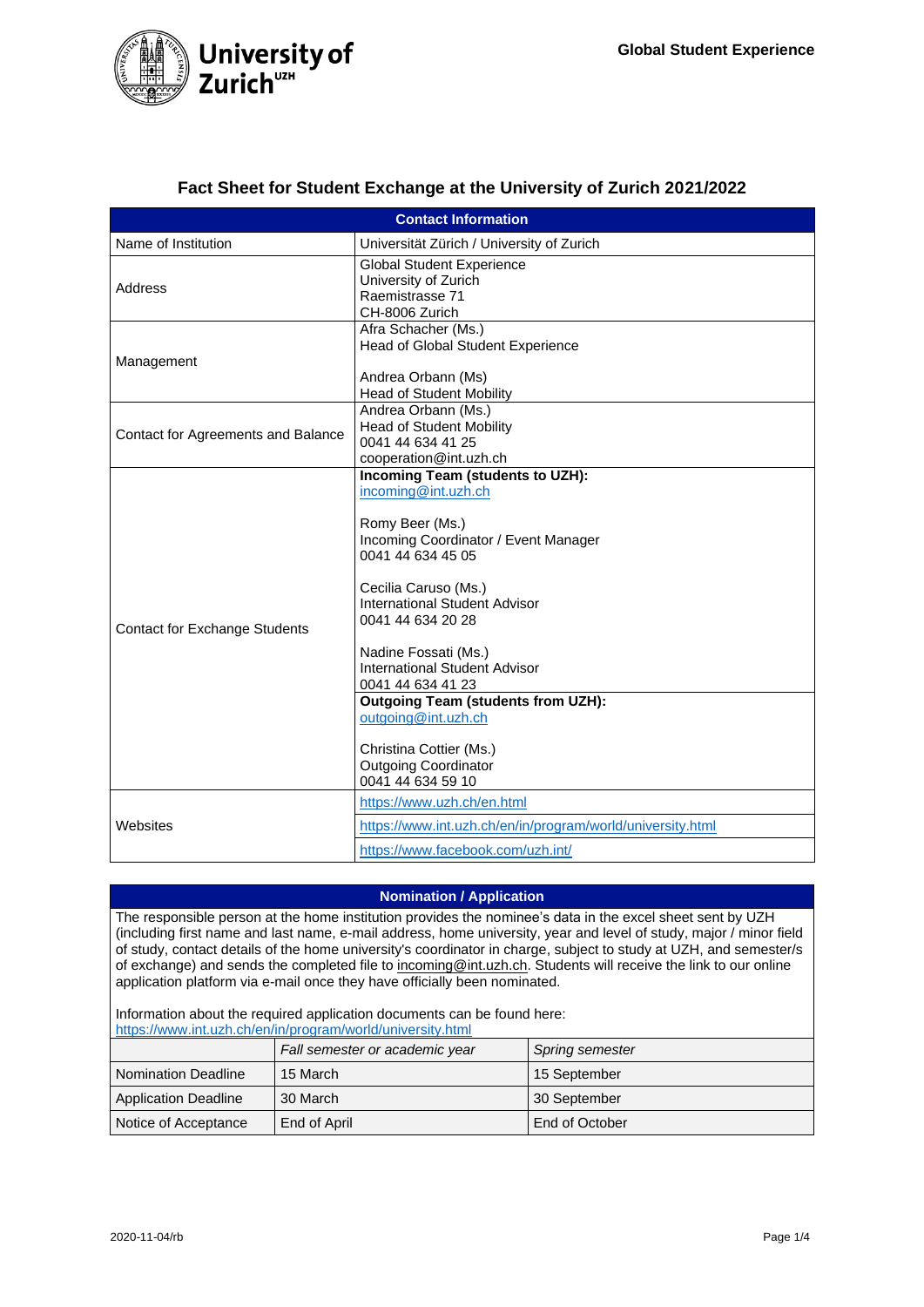

| <b>Requirements</b>       |                                                                                                                                                                                                                                                                                                                                                                                                                                                                                                                                                                                                                                                                                                                                                                                  |  |
|---------------------------|----------------------------------------------------------------------------------------------------------------------------------------------------------------------------------------------------------------------------------------------------------------------------------------------------------------------------------------------------------------------------------------------------------------------------------------------------------------------------------------------------------------------------------------------------------------------------------------------------------------------------------------------------------------------------------------------------------------------------------------------------------------------------------|--|
| <b>Study Requirements</b> | Bachelor/undergraduate students must have completed at least 2<br>semesters or equivalent before the exchange stay.<br>Students must complete their degree at their respective home university<br>after the exchange program.                                                                                                                                                                                                                                                                                                                                                                                                                                                                                                                                                    |  |
| GPA                       | No GPA requirement but applying students are expected to have a good<br>academic standing.                                                                                                                                                                                                                                                                                                                                                                                                                                                                                                                                                                                                                                                                                       |  |
| Language Proficiency      | For courses taught in English (only for students of non-English speaking<br>partner universities): Certification of English skills at about level B2<br>(according to the Common European Framework of Reference for<br>Languages – CEFR), e.g. IELTS 6.5, TOEFL ibT 90, CPE or CAE. Can<br>also be provided by the Language Center of the home university (by a<br>native speaker).<br>Requirements for courses at UZH's English Department (English<br>Language and Literature):<br>https://www.es.uzh.ch/en/studies/studyabroad/incoming.html<br>For courses taught in German: A proof of proficiency in German at about<br>level C1 (according to CEFR) issued by the Goethe Institute or the<br>German language department of the home university (by a native<br>speaker). |  |

| <b>Academics</b>        |                                                                                                                                                                                                                                                                                                                                                                                                                                                                                                                                                                                                                                                                                                                                                                                                                                                                                                                                                                                                                                                                                                                               |                           |  |
|-------------------------|-------------------------------------------------------------------------------------------------------------------------------------------------------------------------------------------------------------------------------------------------------------------------------------------------------------------------------------------------------------------------------------------------------------------------------------------------------------------------------------------------------------------------------------------------------------------------------------------------------------------------------------------------------------------------------------------------------------------------------------------------------------------------------------------------------------------------------------------------------------------------------------------------------------------------------------------------------------------------------------------------------------------------------------------------------------------------------------------------------------------------------|---------------------------|--|
| Academic Calendar       | Exams: Depending on the faculty, at the end of or after the lecture period<br>(January/June)<br>https://www.uzh.ch/cmsssl/en/studies/dates/dates.html                                                                                                                                                                                                                                                                                                                                                                                                                                                                                                                                                                                                                                                                                                                                                                                                                                                                                                                                                                         |                           |  |
|                         | Fall semester                                                                                                                                                                                                                                                                                                                                                                                                                                                                                                                                                                                                                                                                                                                                                                                                                                                                                                                                                                                                                                                                                                                 | Spring semester           |  |
|                         | $20.09.2021 - 23.12.2021$                                                                                                                                                                                                                                                                                                                                                                                                                                                                                                                                                                                                                                                                                                                                                                                                                                                                                                                                                                                                                                                                                                     | $21.02.2022 - 04.06.2022$ |  |
| Course Load             | Exchange students are expected to choose courses amounting to<br>around 20 ECTS in the same or a similar subject they study at their<br>home university.                                                                                                                                                                                                                                                                                                                                                                                                                                                                                                                                                                                                                                                                                                                                                                                                                                                                                                                                                                      |                           |  |
| Online Course Catalogue | https://courses.uzh.ch/                                                                                                                                                                                                                                                                                                                                                                                                                                                                                                                                                                                                                                                                                                                                                                                                                                                                                                                                                                                                                                                                                                       |                           |  |
| Restrictions            | Cross-faculty course booking is allowed; however, students should<br>$\bullet$<br>attend most courses in their major and minor(s).<br>Faculty of Arts and Social Sciences: no cross-level booking.<br>$\bullet$<br>English Department (English Language and Literature): Students<br>$\bullet$<br>who are not enrolled in English Language and Literature at their<br>home university can only take lectures offered by the English<br>Department.<br>Department of Biology: Only students who study Biology,<br>$\bullet$<br>Biochemistry or Biomedicine at their home university are allowed to<br>take courses in Biology, Biochemistry or Biomedicine. Also, Block<br>Courses in these subjects are closed to exchange students.<br>Department of Psychology: Only students who study Psychology as<br>$\bullet$<br>a major at their home university are allowed to take courses offered<br>by the Department of Psychology.<br>Faculty of Law: Students taking courses at the Faculty of Law must<br>$\bullet$<br>have completed 4 semesters at their home university before the<br>begin of their exchange stay at UZH. |                           |  |
| Language Courses        | The Language Center of the University of Zurich and ETH offers<br>language courses for students from all fields of study for a fee of CHF<br>80.-. There are also courses for international and exchange students like<br>"German as a Foreign Language".<br>Exchange students also have the possibility of taking a German course<br>during the two weeks before the lectures start. A fee of CHF 100.-<br>applies for this non-semester German course.                                                                                                                                                                                                                                                                                                                                                                                                                                                                                                                                                                                                                                                                      |                           |  |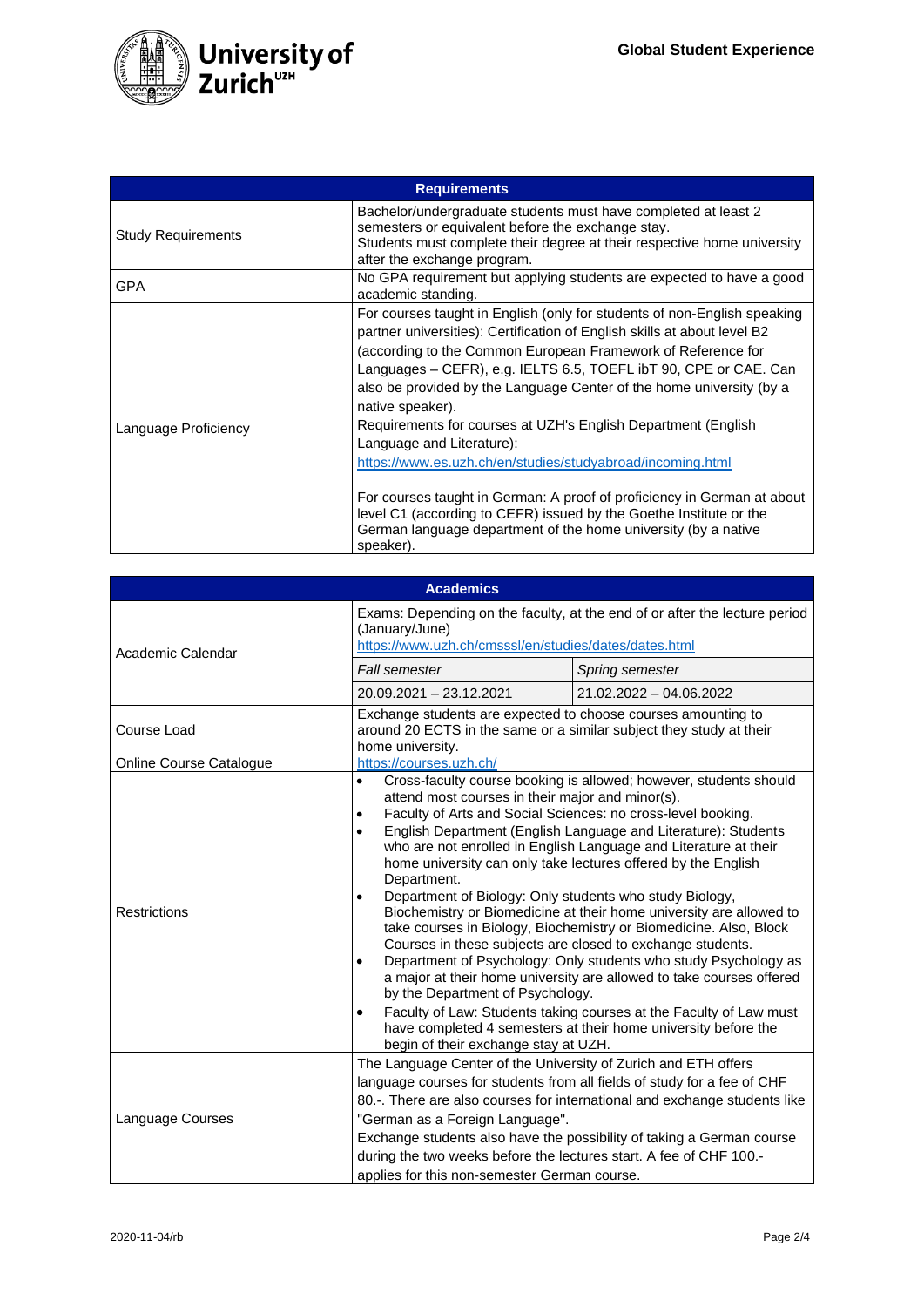

|                       | Information about the exact dates, duration and application deadlines will<br>be available several weeks before the beginning of the semester at<br>https://www.sprachenzentrum.uzh.ch/en.html                                                                                                                                                                                             |
|-----------------------|--------------------------------------------------------------------------------------------------------------------------------------------------------------------------------------------------------------------------------------------------------------------------------------------------------------------------------------------------------------------------------------------|
|                       | Exchange students who start their exchange at UZH in the fall semester<br>can also apply for a summer school in Constance, Germany, on the<br>border to Switzerland. The summer school is organized by IBH<br>(International Lake Constance University) and is held in August.<br>fee (including accommodation): €790 (summer 2019)<br>places are limited (priority for exchange students) |
|                       | https://www.uni-konstanz.de/en/international-office/study-in-<br>konstanz/academic-offer-for-international-students/ibh-summer-school/                                                                                                                                                                                                                                                     |
| Transcript of Records | Students can download their official electronic transcript of records after<br>the end of their exchange on their UZH Student Portal account (Mid-<br>March for the fall semester and beginning of October for the spring<br>semester)                                                                                                                                                     |

| <b>Additional Information about UZH</b> |                                                                     |  |
|-----------------------------------------|---------------------------------------------------------------------|--|
|                                         | UZH is member of the following organizations:                       |  |
|                                         | Universitas 21, the leading global network of research universities |  |
| UZH Memberships                         | for the 21st century                                                |  |
|                                         | The League of European Research Universities (LERU)                 |  |
|                                         | The European University Foundation (EUF)                            |  |

| <b>Living in Zurich</b> |                                                                                                                                                                                                                                                                                                                                                                                                                                                                                                                                                                                          |                                                                                   |  |
|-------------------------|------------------------------------------------------------------------------------------------------------------------------------------------------------------------------------------------------------------------------------------------------------------------------------------------------------------------------------------------------------------------------------------------------------------------------------------------------------------------------------------------------------------------------------------------------------------------------------------|-----------------------------------------------------------------------------------|--|
| Housing                 | UZH does not own student dormitories. However, Global Student<br>Experience provides a link to a limited number of rooms for international<br>exchange students which are managed by the Housing Office of UZH<br>and ETH. Exchange students will receive more information and the link<br>for the online registration for a room after their acceptance.                                                                                                                                                                                                                                |                                                                                   |  |
|                         | Additional information:                                                                                                                                                                                                                                                                                                                                                                                                                                                                                                                                                                  |                                                                                   |  |
|                         | https://www.int.uzh.ch/en/in/organization/living.html                                                                                                                                                                                                                                                                                                                                                                                                                                                                                                                                    |                                                                                   |  |
| Insurance               | For anyone staying in Switzerland longer than three months, it is<br>compulsory to buy Swiss health insurance. If the insurance at the home<br>country is equivalent, students can apply for an exemption from this<br>obligation. Students are required to await a letter from the cantonal<br>Department of Health they will receive after the registration at the so-<br>called "Kreisbüro" (Zurich's resident's registration offices).<br>Liability insurance is recommended but not mandatory.<br>Additional information:<br>https://www.int.uzh.ch/en/in/organization/arrival.html |                                                                                   |  |
|                         | <b>Estimated monthly Budget</b>                                                                                                                                                                                                                                                                                                                                                                                                                                                                                                                                                          |                                                                                   |  |
| Living Expenses         | Rent<br><b>Utilities</b><br>Health and other insurances around CHF 100.-**                                                                                                                                                                                                                                                                                                                                                                                                                                                                                                               | up to CHF 790.-<br>(room* provided by UZH's Housing Office)<br>CHF 50.-           |  |
|                         | Food, household<br>Transport                                                                                                                                                                                                                                                                                                                                                                                                                                                                                                                                                             | CHF 450.- (when eating at UZH's<br>cafeteria/cooking your own meals)<br>CHF 100.- |  |